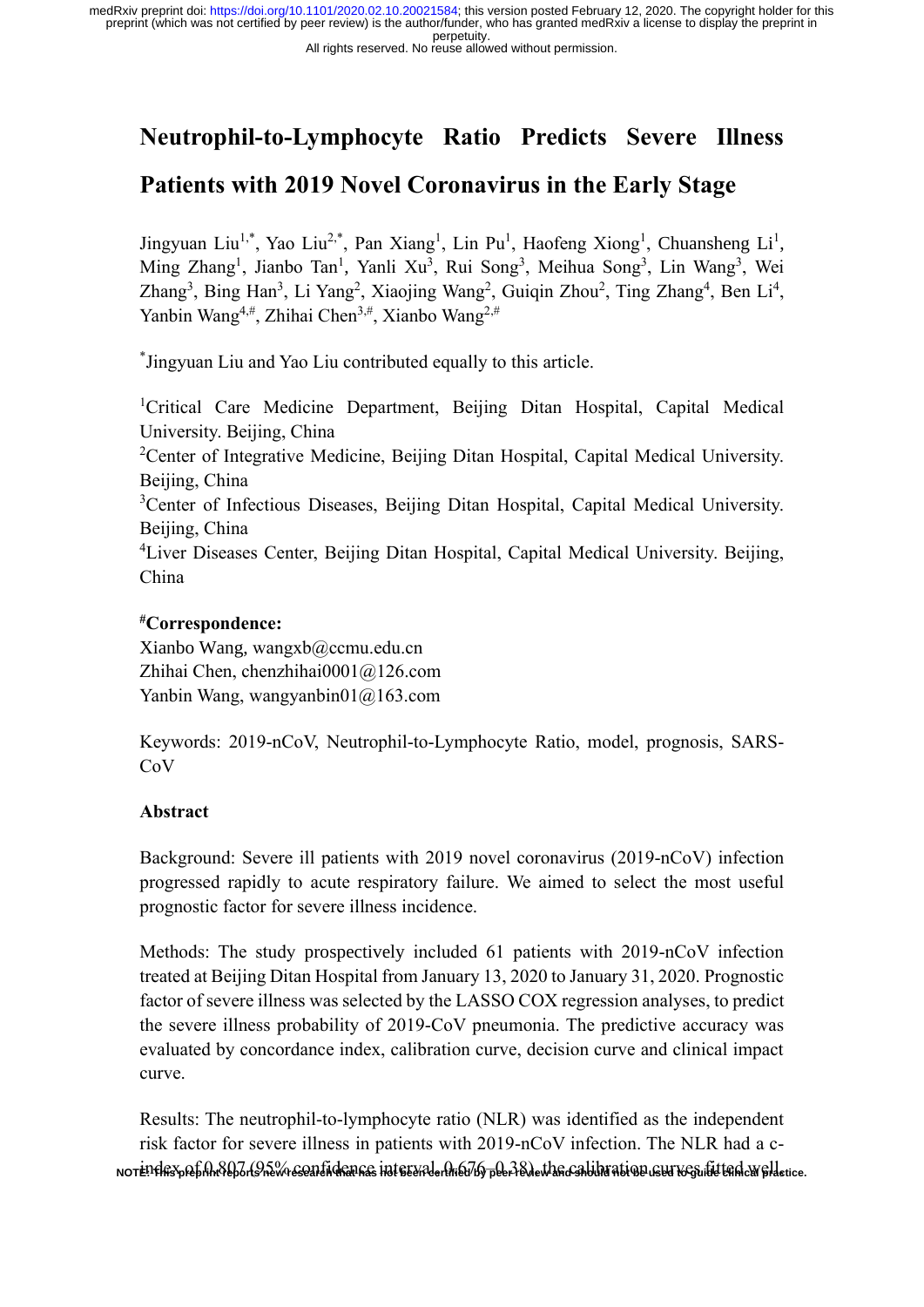and the decision curve and clinical impact curve showed that the NLR had superior standardized net benefit. In addition, the incidence of severe illness was 9.1% in age > 50 and NLR < 3.13 patients, and half of patients with age  $\geq$  50 and NLR  $\geq$  3.13 would develop severe illness. Based on the risk stratification of NLR with age, the study developed a 2019-nCoV pneumonia management process.

Conclusions: The NLR was the early identification of risk factors for 2019-nCoV severe illness. Patients with age  $\geq$  50 and NLR  $\geq$  3.13 facilitated severe illness, and they should rapidly access to intensive care unit if necessary.

### **Introduction**

Coronavirus was a large virus family, which was known to cause common cold and serious illness such as Middle East respiratory syndrome (MERS) and severe acute respiratory syndrome (SARS).<sup>1-4</sup> It was found that the 2019 novel coronavirus (2019nCoV) was the cause of unexplained viral pneumonia in Wuhan, China in December 2019, and was recognized by the World Health Organization (WHO) on January 12, 2020. In the following month, 2019-nCoV was transmitted in Hubei Province, throughout China and even other countries,<sup>5</sup> causing  $34,662$  confirmed cases by February 8, 2020.

Most patients with novel coronavirus infection were mild. Moderate illness often experienced dyspnea after one week. Severe ill patients progressed rapidly to acute respiratory failure, acute respiratory distress syndrome, metabolic acidosis, coagulopathy, and septic shock. Early identification of risk factors for severe illness facilitated appropriate supportive care and promptly access to the intensive care unit (ICU) if necessary. For mild patients, general isolation and symptomatic treatment were available, and ICU-care was needed unless the condition worsens rapidly, such to reduce the mortality and alleviate the shortage of medical resources.

We aimed to compare the clinical characteristics, imaging features, treatments, and outcomes of patients with mild and moderate or severe 2019-nCoV infection, to explore the most useful prognostic factor for accurate individualized assessment of the severe incidence of 2019-nCoV infection.

### **Methods**

### **Patient selection**

This study was a prospective single-center study, which included 61 patients with 2019 nCoV infection treated at Beijing Ditan Hospital from January 13, 2020 to January 31, 2020. Diagnosis of 2019-nCoV pneumonia and clinical classification according to the new coronavirus pneumonia diagnosis and treatment plan (trial version 4) developed by the National Health Committee of the People's Republic of China [\(http://www.nhc.gov.cn/\)](http://www.nhc.gov.cn/). The clinical classifications are as follows: (1) mild, with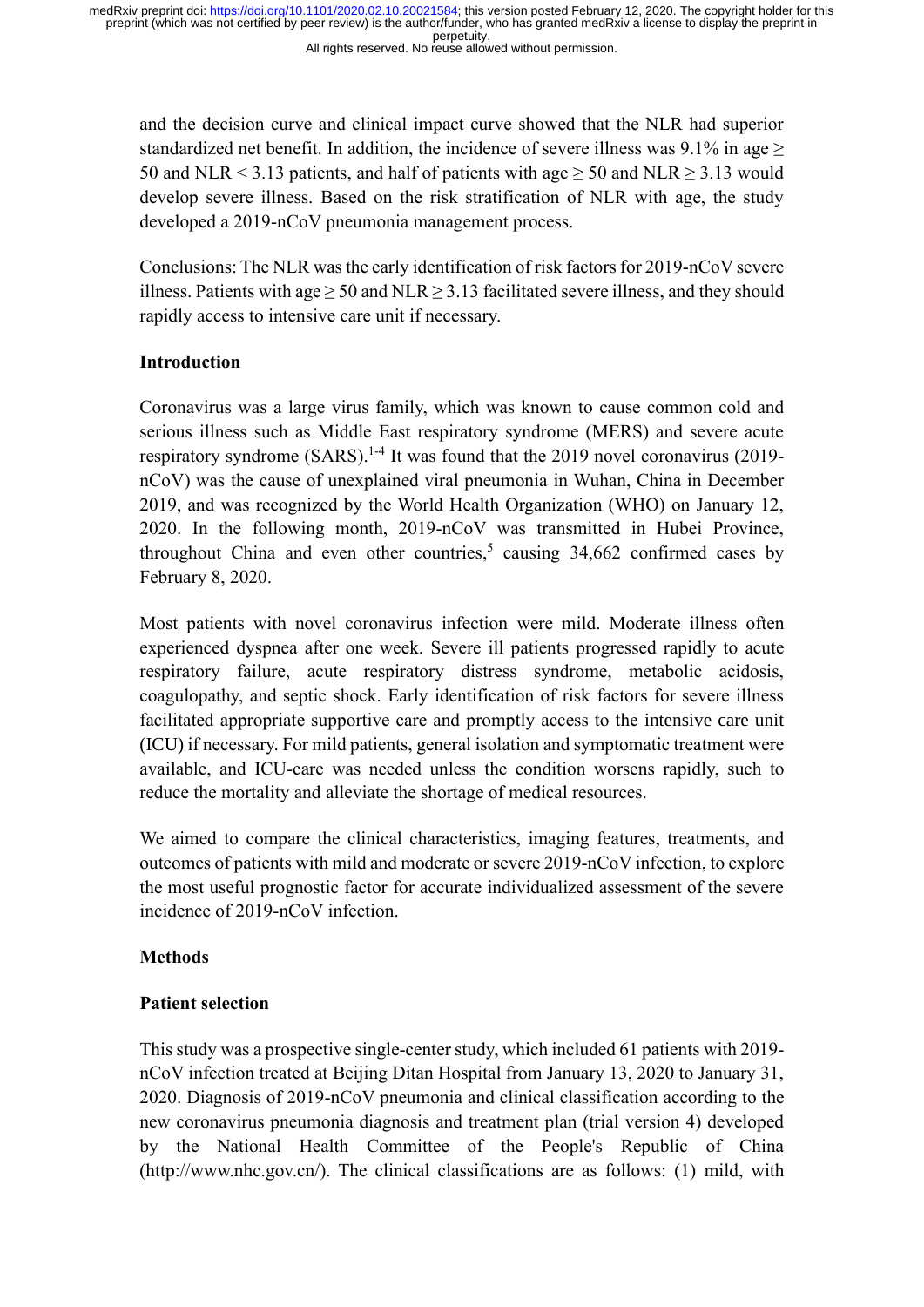All rights reserved. No reuse allowed without permission.

fever, respiratory tract symptoms, and imaging shows pneumonia. (2) moderate, meet any of the following: a) respiratory distress, respiratory rate  $> 30$  beats / min; b) in the resting state, means oxygen saturation  $\leq 93\%$ ; c) arterial blood oxygen partial pressure / oxygen concentration  $\leq 300$ mmHg (1mmHg = 0.133kPa). (3) severe, one of the following conditions: a) respiratory failure occurs and requires mechanical ventilation; b) Shock occurs; c) ICU admission is required for combined organ failure. This study was approved by the Ethics Committee of Beijing Ditan Hospital, and all patients signed the informed consent.

## **Baseline data collection**

All suspected 2019-nCoV infection patients were taken upper respiratory throat swab samples at admission and stored in virus transport medium, which were transported to Beijing CDC for laboratory diagnosis. Influenza A virus (H1N1, H3N2, H7N9), influenza B virus, bacterial and fungal detections of sputum or respiratory secretions were performed at this hospital. Epidemiological history, comorbidity, vital signs, symptoms and signs were recorded in detail, and laboratory tests including biochemical Indicators, blood routine, C-reactive protein, chest radiograph or CT scan.

## **Follow-up**

After admission, the patients were re-examined for laboratory indexes and imaging examination, and recorded symptoms and signs, treatments and outcome events. The endpoint of this study was the severe illness developed.

### **Statistical analysis**

Age and days were represented by median (range), categorical variables by number  $(\%)$ , and laboratory data by mean (interquartile range). The cutoff value of neutrophil-tolymphocyte ratio (NLR) was calculated based on the maximum Youden index. Compared the differences between the two groups with t-test, chi-square test or Mann-Whitney U test. LASSO COX regression was used to select independent risk factors that affect outcomes. Analyses were performed using SPSS 22.0 statistical package (SPSS, Inc., Chicago, IL, USA) and R version 3.0.2 was used to establish nomogram, calibration, decision curve and clinical impact curve. P-value  $< 0.05$  was considered statistically significant.

## **Results**

Of the 61 patients with 2019-nCoV infection included in this study, 44 were diagnosed as mild (mild group) and 17 as moderate or severe (severe group) on admission. The median age of the two groups was statistically different, the mild group was 41 years old and the severe group was 56 years old. None of the 61 patients had a history of Huanan seafood market exposure in Wuhan, 17 of them (27.9%) had not left Beijing recently, but had a close exposure history with 2019-nCoV pneumonia patients, and the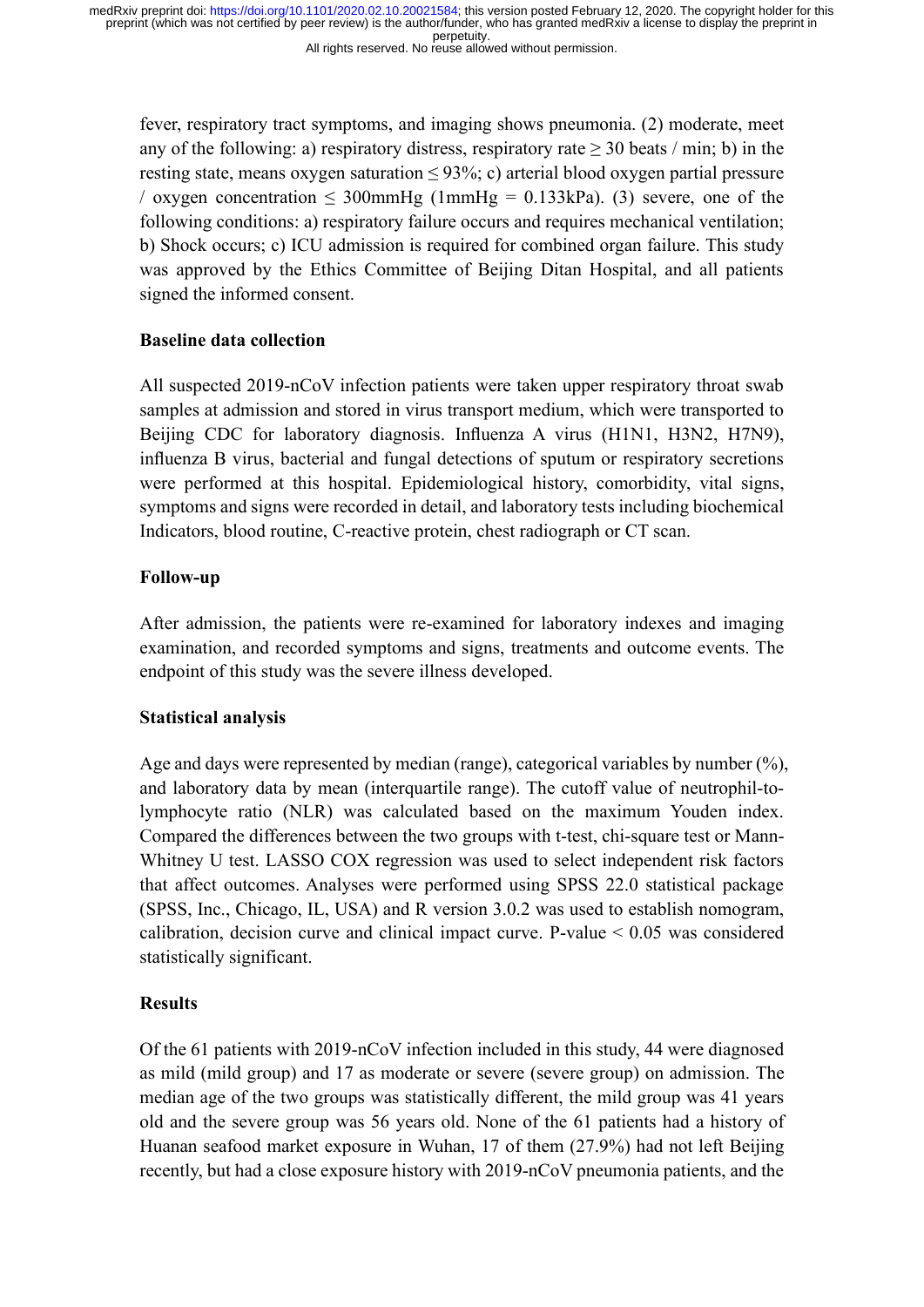All rights reserved. No reuse allowed without permission.

other 44 (72.1%) patients were Wuhan citizens or visited Wuhan recently. There was no significant difference of diabetes, cardiovascular disease and chronic obstructive pulmonary disease between the two groups, but the patients with hypertension in the severe group were more than those in the mild group ( $p = 0.056$ ) (Table 1). Among 61 cases, 60 (98.4%) cases had fever, 5 (8.2%) cases had high fever ( > 39 °C), 3 (4.9%) cases had dyspnea. 7 (11.5%) cases had mild shortness of breath. Most of the patients in the severe group had cough, sputum production, and fatigue. 11 (18.0%) cases had gastrointestinal symptoms. Blood neutrophil count in the severe group was significantly higher than that in the mild group, blood lymphocyte count, serum sodium and chlorine levels were significantly lower, and the rate of bacterial infection was significantly increased (Table 1).

|                           | All patients | Common type | Severe or critical type | p value  |
|---------------------------|--------------|-------------|-------------------------|----------|
|                           | $(n=61)$     | $(n=44)$    | $(n=17)$                |          |
| Characteristics           |              |             |                         |          |
| Age, years                | $40(1-86)$   | 41 $(1-76)$ | 56 (34-73)              | 0.007    |
| Gender                    |              |             |                         | 0.437    |
| Male                      | 31(50.8)     | 21(47.7)    | 10(58.8)                |          |
| Female                    | 30(49.2)     | 23(52.3)    | 7(41.2)                 |          |
| Current smoking           | 4(6.6)       | 2(4.5)      | 2(11.8)                 | 0.307    |
| Drinking                  | 13(21.3)     | 7(15.9)     | 6(35.3)                 | 0.097    |
| Exposure                  |              |             |                         |          |
| Close contact with Wuhan  | 17(27.9)     | 13(29.5)    | 4(23.5)                 | 0.340    |
| patients in Beijing       |              |             |                         |          |
| Comorbidity               |              |             |                         |          |
| Diabetes                  | 5(8.2)       | 2(4.5)      | 3(17.6)                 | 0.094    |
| Hypertension              | 12(19.7)     | 6(13.6)     | 6(35.3)                 | 0.056    |
| Cardiovascular disease    | 1(1.6)       | 0(0)        | 1(5.9)                  | 0.105    |
| Chronic obstructive       | 5(8.2)       | 2(4.5)      | 3(17.6)                 | 0.307    |
| pulmonary                 |              |             |                         |          |
| disease                   |              |             |                         |          |
| Abnormal lipid metabolism | 2(3.3)       | 1(2.3)      | 1(5.9)                  | 0.149    |
| Right bundle branch block | 1(1.6)       | 0(0)        | 1(5.9)                  | 0.013    |
| Gout                      | 1(1.6)       | 1(2.3)      | 0(0)                    | 0.155    |
| Disease type              |              |             |                         | < 0.0001 |
| Mild                      | 44 (72.1)    | 44 (100)    | 0(0)                    |          |
| Moderate                  | 14(23.0)     | 0(0)        | 14 (82.4)               |          |
| Severe                    | 3(4.9)       | 0(0)        | 3(17.6)                 |          |
| Signs and symptoms        |              |             |                         |          |
| Fever                     | 60(98.4)     | 43 (97.7)   | 17(100)                 | 0.513    |
| Highest temperature, °C   |              |             |                         | 0.287    |
| 37.3-38                   | 21(34.4)     | 13(29.5)    | 8(47.1)                 |          |
| 38-39                     | 34(55.7)     | 26(59.1)    | 8(47.1)                 |          |

Table 1 Demographics and characteristics of patients infected with 2019-nCoV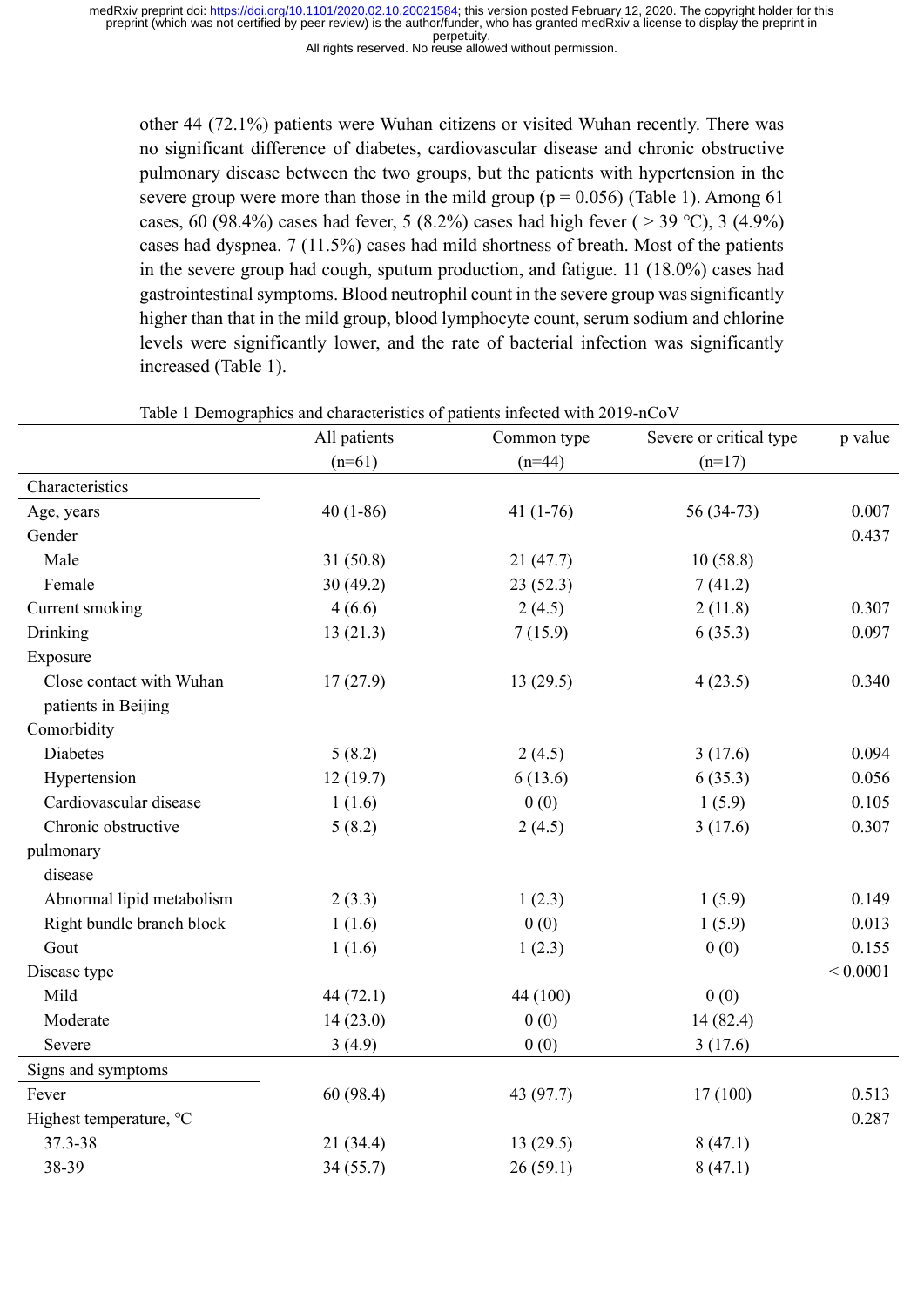All rights reserved. No reuse allowed without permission.

| $>39$                                               | 5(8.2)               | 4(9.1)                               | 1(5.9)                 |           |
|-----------------------------------------------------|----------------------|--------------------------------------|------------------------|-----------|
| Dyspnea                                             | 3(4.9)               | 0(0)                                 | 3(17.6)                | 0.004     |
| Mild shortness of breath                            | 7(11.5)              | 4(9.1)                               | 3(17.6)                |           |
| Cough                                               | 39(63.9)             | 25(56.8)                             | 14 (82.4)              | 0.063     |
| Sputum production                                   | 27(44.3)             | 16(36.4)                             | 11(64.7)               | 0.046     |
| Fatigue                                             | 35(57.4)             | 23(52.3)                             | 12(70.6)               | 0.195     |
| Headache                                            | 21(34.4)             | 18(40.9)                             | 3(17.6)                | 0.086     |
| Chill                                               | 12(19.7)             | 6(13.6)                              | 6(35.3)                | 0.056     |
| Anorexia                                            | 8(13.1)              | 4(9.1)                               | 4(23.5)                | 0.134     |
| Nausea or vomiting                                  | 5(8.2)               | 3(6.8)                               | 2(11.8)                | 0.528     |
| Diarrhea                                            | 6(9.8)               | 5(11.4)                              | 1(5.9)                 | 0.519     |
| Sore throat                                         | 10(16.4)             | 6(13.6)                              | 4(23.5)                | 0.349     |
| Chest pain                                          | 1(1.6)               | 1(2.3)                               | 0(0)                   | 0.531     |
| Systolic pressure $< 90$ or                         | 5(8.2)               | 4(9.1)                               | 1(5.9)                 | 0.682     |
| diastolic pressure $\leq 60$ , mm Hg                |                      |                                      |                        |           |
| Respiratory rate $>$ 30 breaths per                 | 2(3.3)               | 0(0)                                 | 2(11.8)                | 0.021     |
| min                                                 |                      |                                      |                        |           |
| Blood laboratory findings                           |                      |                                      |                        |           |
| White blood cell count, $\times$ 10 <sup>9</sup> /L | $4.3(3.5-5.1)$       | $4.3(3.3-5.1)$                       | $4.5(3.7-5.6)$         | 0.215     |
| Neutrophil count, $\times$ 10 <sup>9</sup> /L       | $2.5(2.1-3.5)$       | $2.4(1.9-3.4)$                       | $2.8(2.3-4.4)$         | 0.025     |
| Lymphocyte count, $\times$ 10 <sup>9</sup> /L       | $1.0(0.8-1.4)$       | $1.1(0.9-1.4)$                       | $0.9(0.7-1.1)$         | 0.038     |
| Monocyte count, $\times$ 10 <sup>9</sup> /L         | $0.3(0.2-0.4)$       | $0.4(0.2-0.4)$                       | $0.3(0.2-0.4)$         | 0.669     |
| <b>NLR</b>                                          | $2.6(1.6-3.5)$       | $2.2(1.4-3.1)$                       | $3.6(2.5-5.4)$         | 0.003     |
| C-reactive protein, mg/L                            | $12.0(3.7-27.8)$     | $10.3(3.6-21.9)$                     | $23.5(2.7-71.2)$       | 0.166     |
| Hemoglobin, g/L                                     | 138.0 (127.0-150.5)  | 139.0 (126.5-151.8)                  | 138.0 (127.5-148.0)    | 0.797     |
| Platelet count, $\times$ 10 <sup>9</sup> /L         | 164.0 (135.0-219.5)  | 167.5 (151.0-219.8)                  | 153.0 (120.5-216.0)    | 0.347     |
| Prothrombin time, s                                 | $12.0(11.1-13.1)$    | $12.0(10.8-13.1)$                    | $12.0(11.7-12.6)$      | 0.729     |
| <b>International Normalized Ratio</b>               | $1.1(1.0-1.1)$       | $1.1(0.9-1.2)$                       | $1.1(1.0-1.1)$         | 0.723     |
| Potassium, mmol/L                                   | $3.8(3.5-4.1)$       | $3.8(3.5-4.1)$                       | $3.7(3.5-4.1)$         | 0.771     |
| Sodium, mmol/L                                      | 139.0 (137.0-140.0)  | 140.0 (137.9-141.0)                  | 137.0 (136.0-138.5)    | 0.001     |
| Serum Chlorine, mmol/L                              | $102.0(100.0-104.0)$ | 103.3 (101.0-105.0)                  | $100.0 (98.5 - 103.5)$ | 0.021     |
| Serum urea nitrogen, mmol/L                         | $4.3(3.5-5.6)$       | $4.2(3.4-5.0)$                       | $5.6(3.6-6.1)$         | 0.093     |
| Creatinine, µmol/L                                  | $60.0(47.0-69.5)$    | 56.5 (46.3-68.6)                     | $64.0(51.0-81.0)$      | 0.184     |
| Serum glucose, mmol/L                               | $6.1(5.5-6.9)$       | $6.0(5.2-6.6)$                       | $6.6(6.0-9.1)$         | 0.010     |
| Creatine kinase, U/L                                | 93.0 (57.0-137.0)    | 91.5 (56.5-133.8)                    | 119.0 (55.5-190.0)     | 0.568     |
| Alanine aminotransferase, U/L                       | $19.0(14.0-33.5)$    | $18.0(14.0-32.3)$                    | 24.0 (14.0-34.5)       | 0.291     |
| Albumin, g/L                                        | 44.0 (40.5-47.0)     | 44.0 (41.0-47.0)<br>43.0 (37.0-45.5) |                        | 0.122     |
| Multiple lung lobe or bilateral                     | 48 (78.7)            | 33(75)                               | 15(88.2)               | 0.258     |
| involvement                                         |                      |                                      |                        |           |
| With bacterial infection                            | 8(13.1)              | 3(6.8)                               | 5(29.4)                | 0.019     |
| Timeline after onset of illness                     |                      |                                      |                        |           |
| Days from illness onset to                          | $5(0-23)$            | $4(0-15)$                            | $4(3-23)$              | 0.236     |
| admission time                                      |                      |                                      |                        |           |
| Days from illness onset to                          | $3(2-11)$            | <b>NA</b>                            | $3(2-11)$              | <b>NA</b> |
|                                                     |                      |                                      |                        |           |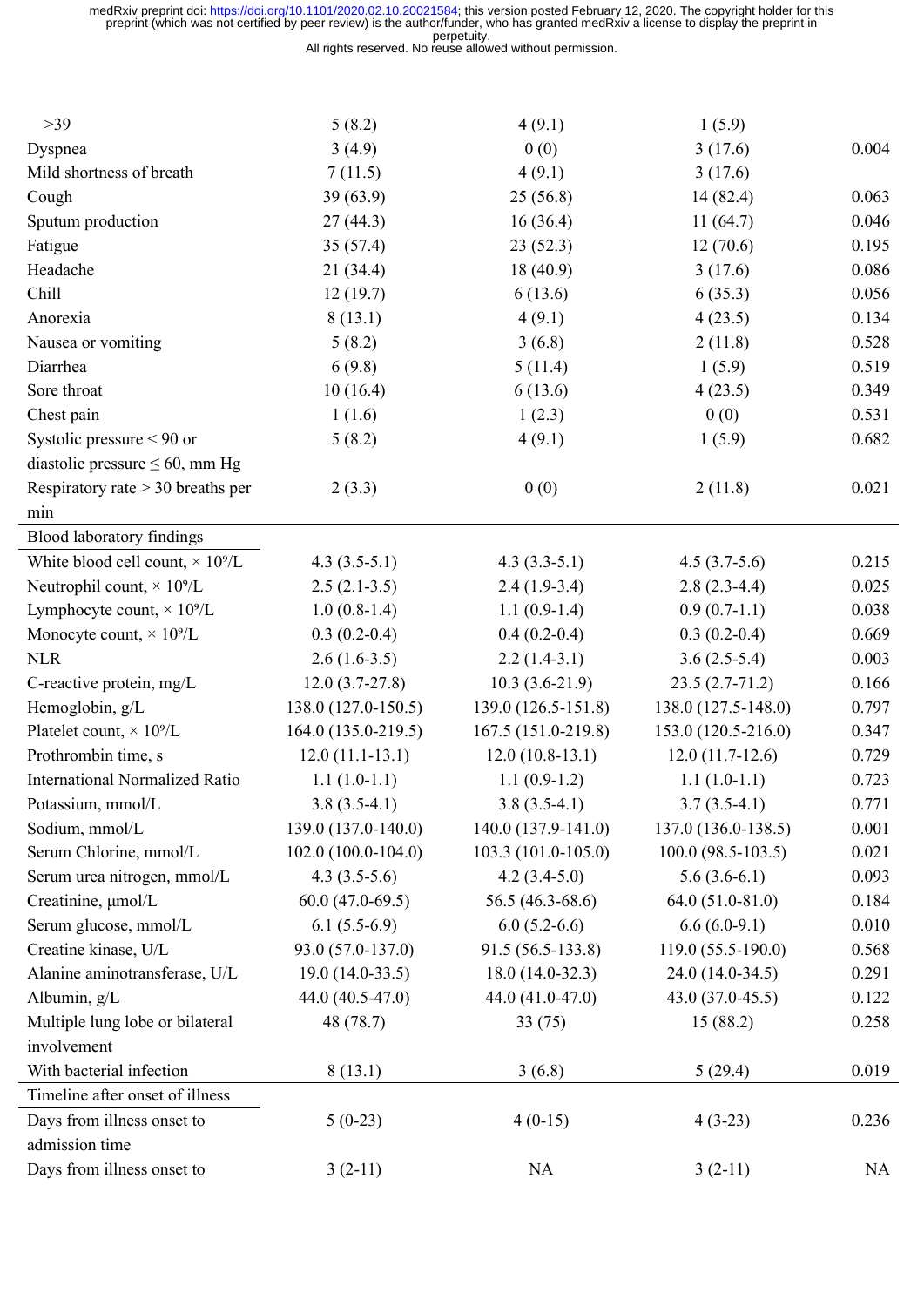All rights reserved. No reuse allowed without permission.

| dyspnea                         |                      |           |           |              |
|---------------------------------|----------------------|-----------|-----------|--------------|
| Days from illness onset to ICU  | $8(2-13)$            | 10        | $8(2-13)$ | 0.513        |
| admission                       |                      |           |           |              |
| Treatment                       |                      |           |           |              |
| Antiviral therapy               | 34(55.7)<br>23(52.3) |           | 11(74.7)  | 0.381        |
| Antibiotic therapy              | 26(42.6)             | 12(27.3)  | 14(82.4)  | ${}< 0.0001$ |
| Use of corticosteroid           | 2(3.3)               | 0(0)      | 2(11.8)   | 0.021        |
| Oxygen support                  | 20(32.8)             | 10(22.7)  | 10(58.8)  | 0.007        |
| Nasal cannula                   | 15(24.6)             | 10(22.7)  | 5(29.4)   | 0.587        |
| Non-invasive ventilation        | 3(4.9)               | 0(0)      | 3(17.6)   | 0.004        |
| Invasive mechanical ventilation | 2(3.3)               | 0(0)      | 2(11.8)   | 0.021        |
| Nebulization inhalation         | 52 (85.2)            | 35(79.5)  | 17(100)   | 0.043        |
| Outcomes                        |                      |           |           |              |
| Discharge                       | 3(4.9)               | 3(4.9)    | 0(0)      | 0.024        |
| Hospitalization                 | 50(82.0)             | 41 (93.2) | 10(58.8)  | ${}< 0.0001$ |
| Transfer to ICU                 | 8(13.1)              | 1(2.3)    | 7(41.2)   | ${}< 0.0001$ |

Data are median (range), n (%), or median (interquartile range).

p values comparing common type and severe or critical type are from  $\gamma^2$  test, or Mann-Whitney U test. 2019-nCoV, 2019 novel coronavirus. NLR, neutrophil-to-lymphocyte ratio. NA, not applicable. ICU, intensive care unit.

The median days from illness onset to admission were 4 days in both groups. All patients were isolated after admission, 34 (55.7%) patients received antiviral treatment, of which 8 patients received oseltamivir (75 mg every 12 h, orally), 26 patients received lopinavir and ritonavir tablets (200 mg twice daily, orally). Nearly half of the patients received antibiotic therapy (42.6%), and 84.2% of the patients in the severe group received antibiotic therapy. One patient was received methylprednisolone for 3 days before admission and stopped after admission, and another patient took methylprednisolone 8 mg every other day for ten months for optic neuromyelitis and continued taking it after admission. Most of the patients in the severe group received oxygen support and nebulization inhalation therapy, of which 3 patients received noninvasive ventilation and 2 received invasive mechanical ventilation. Nebulization inhalation drugs included recombinant human interferon  $\alpha$ 2b and acetylcysteine. By the end of Jan 31, no patients died, 3 patients were discharged, and the remaining patients were in hospital, of which 8 patients progressed to severe illness and still in the ICU (Table 1).

X-ray or CT showed multiple lung lobe or bilateral involvement in 48 (78.7%) patients. Figure 1 showed the CT images of a typical patient in early, consolidation, absorption and dissipation stages.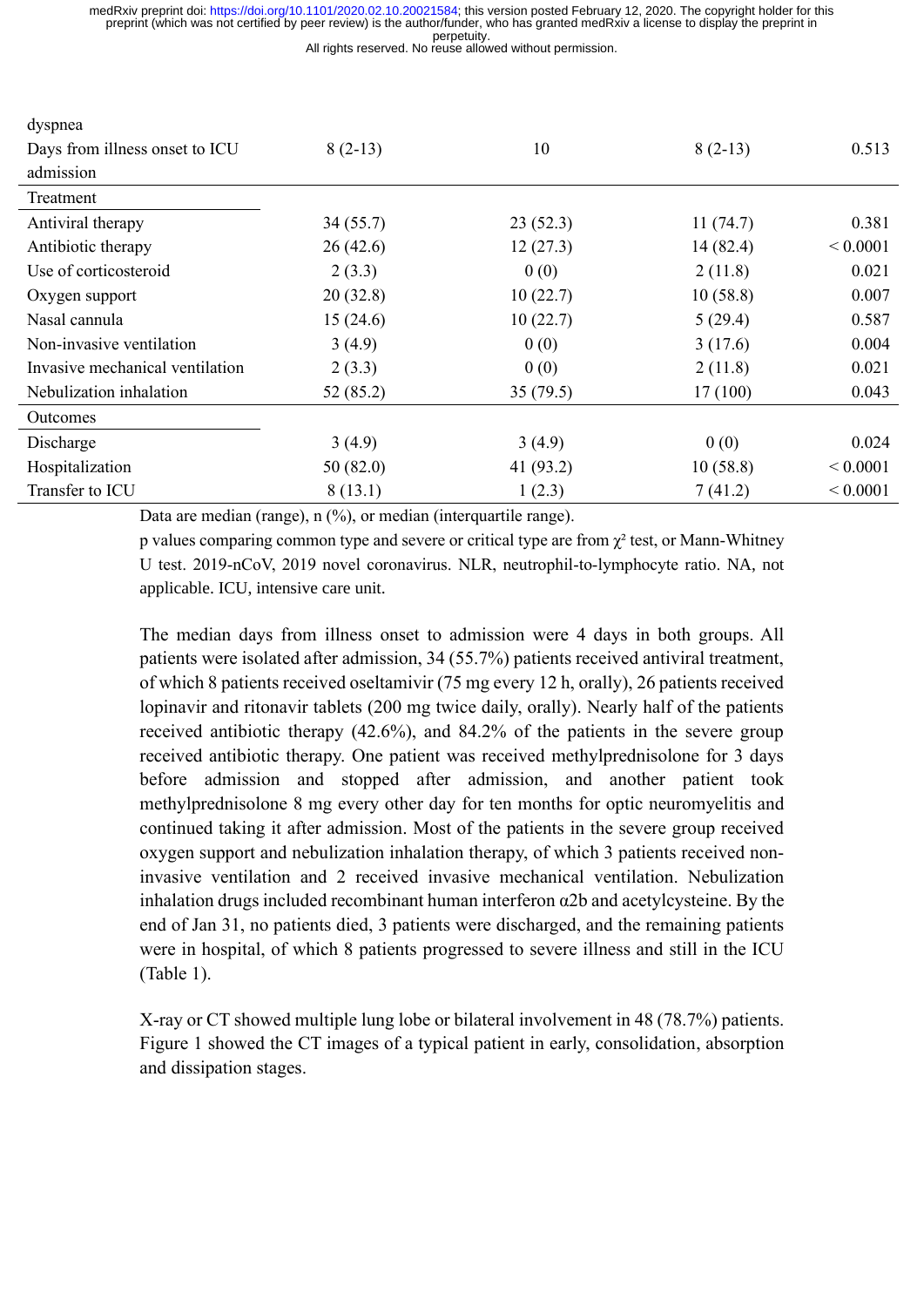



**Figure 1.** A 50-year-old man with 2019 novel coronavirus (2019-nCoV) infection. (A) Ground glass shadow in multiple lobes and segments of bilateral lungs, and the lesions were adjacent to the pleura (Illness Day 8, Hospital Day 0). (B) Ground glass shadow expanding and consolidation in bilateral lung (Illness Day 11, Hospital Day 3). (C) Ground glass shadow absorption and reduced consolidation area (Illness Day 15, Hospital Day 7). (D) Lesion dissipation (Illness Day 20, Hospital Day 12).

#### **Prognostic factors of severe illness**

26 variables were included in the LASSO regression, the results showed that age, NLR and hypertension obtained from the 61 cases cohort were predictive factors for severe illness incidence when the partial likelihood deviance was smallest, and NLR was the significant factors when the lambda was 1 standard error (Figure 2A and 2B). The three factors mentioned above were included in the multivariate COX regression analyses, the results showed that age and NLR were predictive factors. However, the hazard ratios (HR) of age was close to 1, then age was transformed into a categorical variable  $(< 50$ years  $/ \geq 50$  years) based on cutoff value, and then the three variables were included in the COX regression analyses again. Finally, NLR was selected as the most useful prognostic factor affecting the prognosis for severe illness incidence by the forward selection procedure.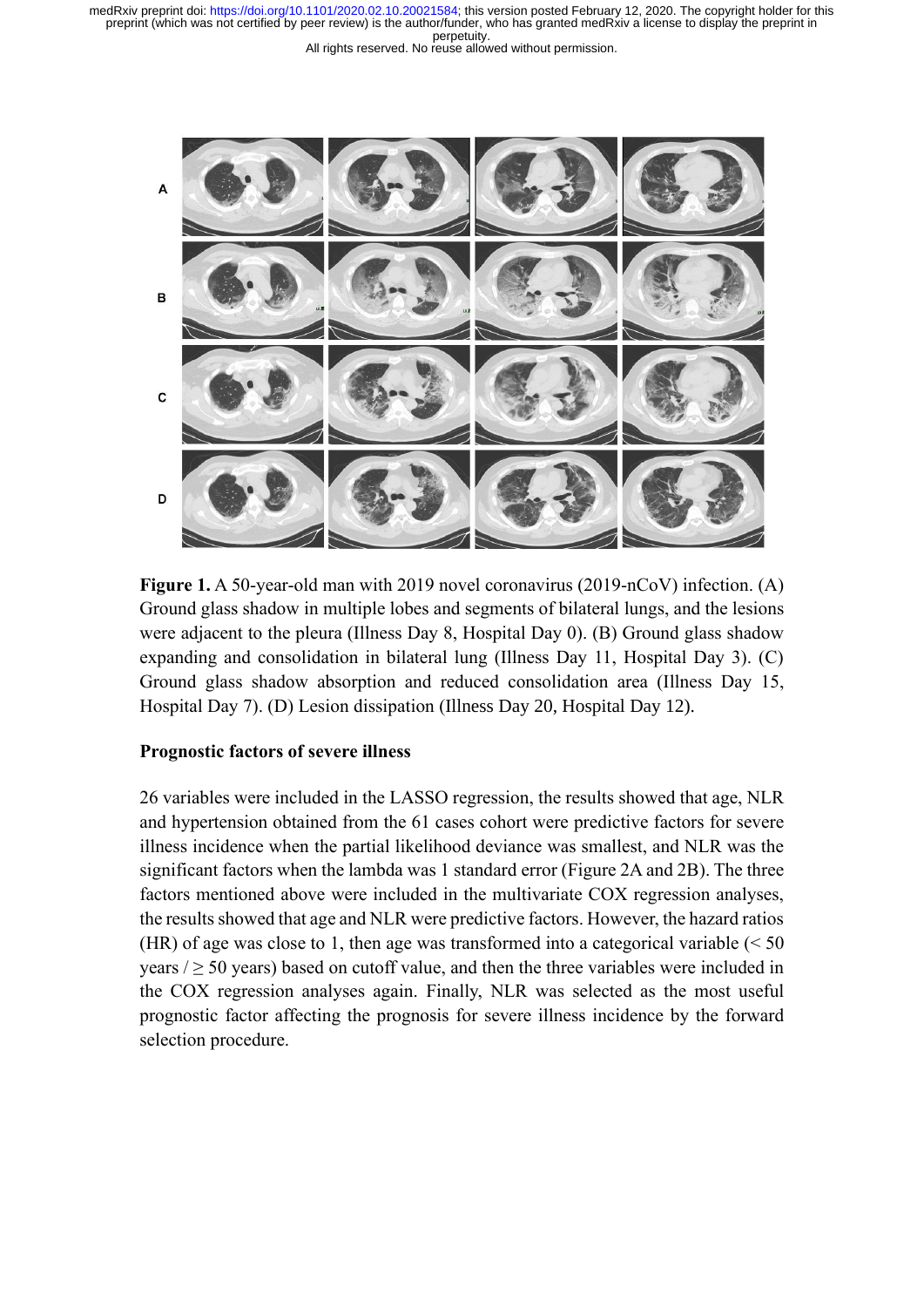All rights reserved. No reuse allowed without permission.



**Figure 2.** Prognostic factor neutrophil-to-lymphocyte ratio (NLR) was selected by LASSO regression analyses. (A) LASSO coefficient profiles of the non-zero variables of 2019-nCoV pneumonia. (B) Mean−Squared Error plot of the lowest point of the red curve, which corresponds to a three-variable model. The dashed line on the right was a more concise model within one standard error (the number of variables was one). (C) Nomogram predicting 7-day and 14-day no severe illness survival of patients with 2019-nCoV pneumonia. (D) Calibration plot, (E) decision curve and (F) clinical impact curve of the nomogram for no severe illness survival in the 2019-nCoV cohort, in which the predicted probability of survival was compared well with the actual survival and had superior standardized net benefit.

#### **Nomogram**

The nomogram was established based on NLR, which were used to predict the nosevere ill survival rates of 7-day and 14-day (Figure 2C). The nomogram had a c-index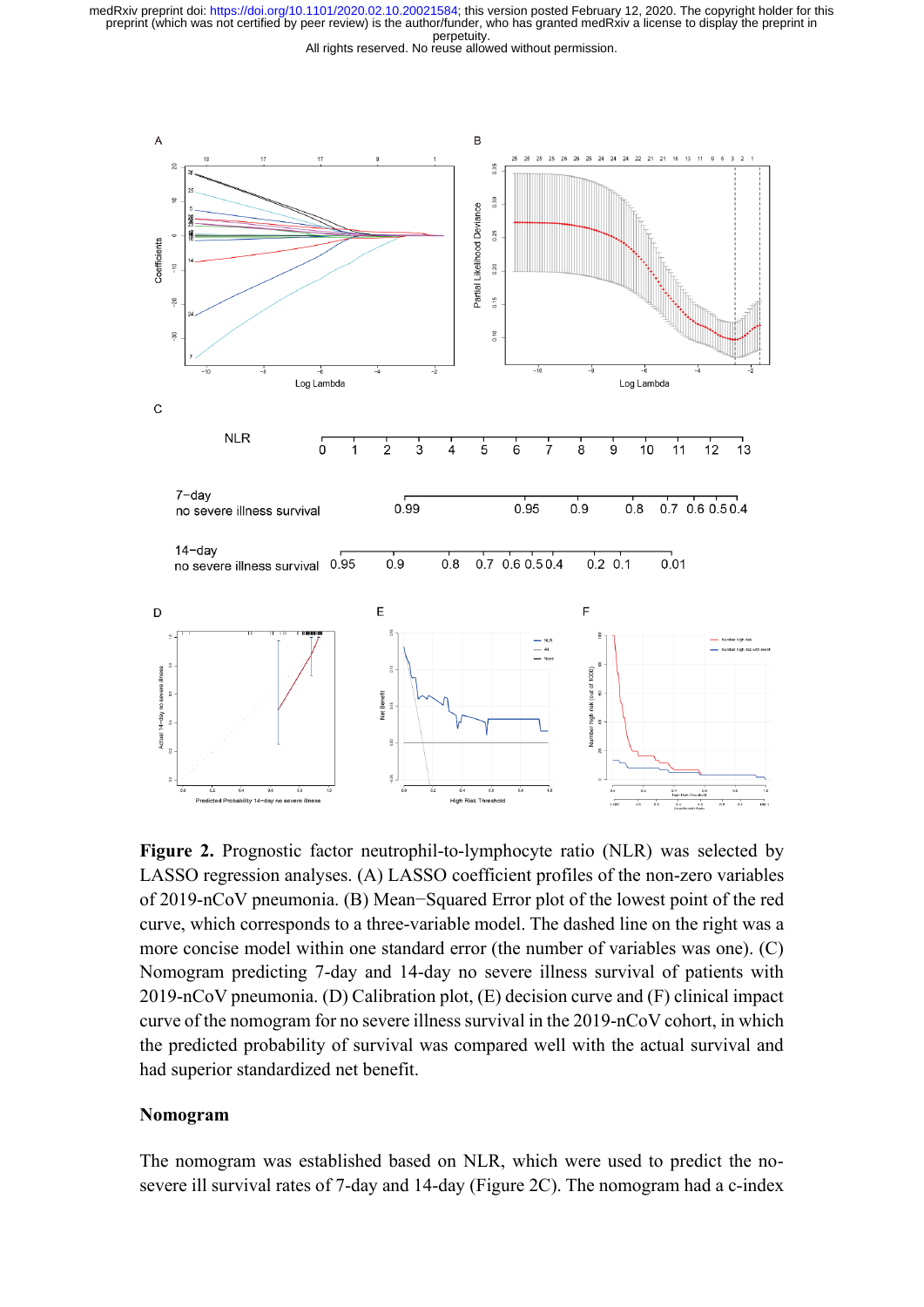of 0.807 (95% confidence interval [CI], 0.676–0.938) for predicting the severe illness probability. The calibration curves showed that the predicted rates were in agreement with the actual results observed in the cohort (Figure 2D). The decision curve and clinical impact curve showed that the NLR had superior standardized net benefit and influence on the outcome of patients (Figure 2E and 2F).

## **Comparison of the NLR with MuLBSTA and CURB-65**

Using receiver operating characteristic analysis, the predictive value of the NLR for the incidence of severe illness was compared to that of the MuLBSTA and CURB-6 models. The results showed that the NLR had the highest area under curve (AUC) (0.849), and had higher sensitivity and specificity than the other two models (Table 2).

After NLR was incorporated into MuLBSTA (NLR-MuLBSTA) and CURB-65 (NLR-CURB-65) models respectively, it was found that the prediction effect of the improved model was significantly better than that of the original model, but there was no significant difference of AUC in NLR vs. NLR-MuLBSTA and NLR vs. NLR-CURB-65 ( $p = 0.9675$  and  $p = 0.2971$ , respectively) (Table 2).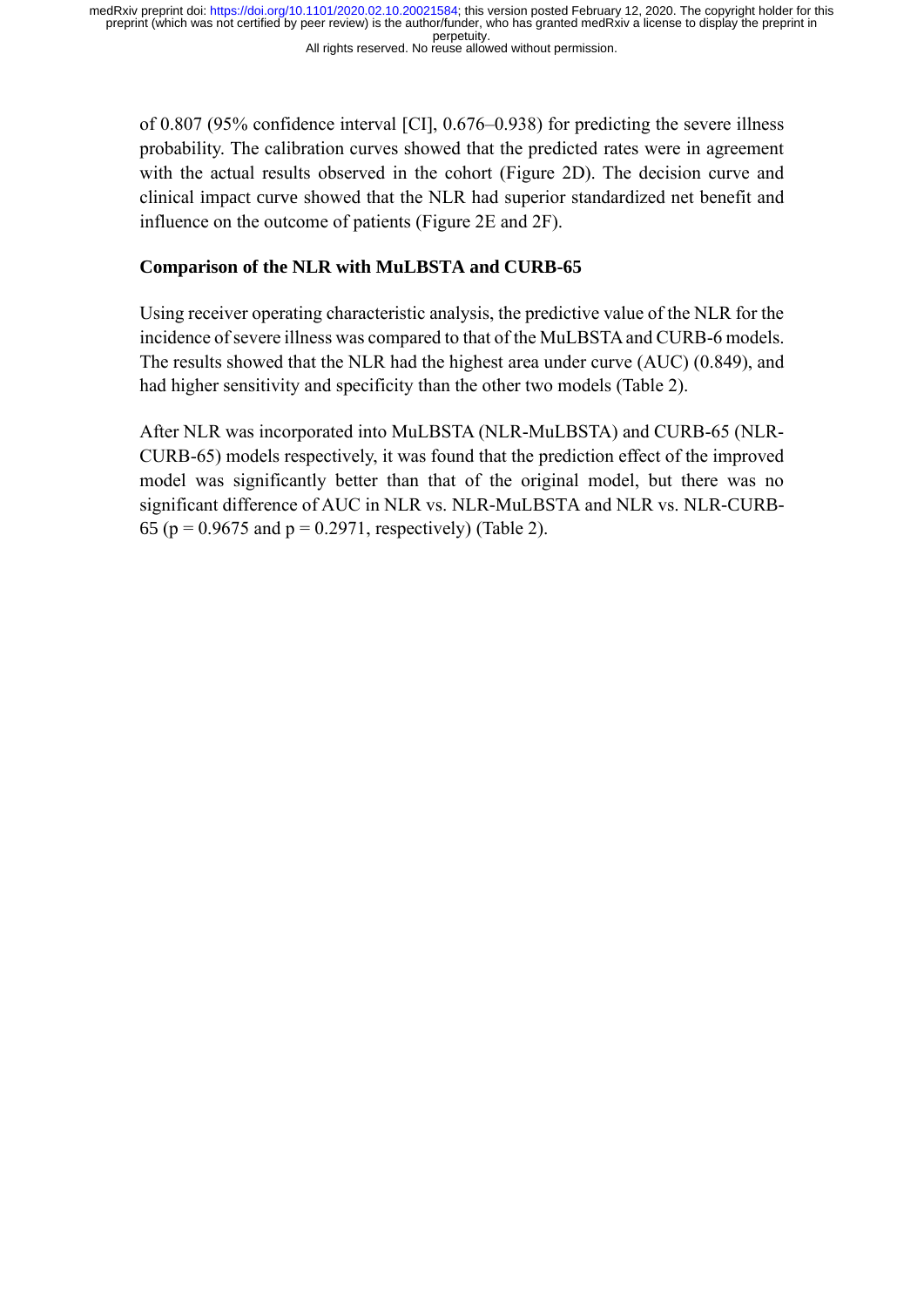|             | AUC                 | c-index             | <b>SEN</b>          | <b>SPE</b>          | <b>PPV</b>          | <b>NPV</b>          | DLR positive        | DLR negative        |
|-------------|---------------------|---------------------|---------------------|---------------------|---------------------|---------------------|---------------------|---------------------|
|             | $(95\% \text{ CI})$ | $(95\% \text{ CI})$ | $(95\% \text{ CI})$ | $(95\% \text{ CI})$ | $(95\% \text{ CI})$ | $(95\% \text{ CI})$ | $(95\% \text{ CI})$ | $(95\% \text{ CI})$ |
| <b>NLR</b>  | 0.849               | 0.807               | 0.875               | 0.717               | 0.318               | 0.974               | 3.092               | 0.174               |
|             | $(0.707 - 0.991)$   | $(0.676 - 0.938)$   | $(0.473 - 0.997)$   | $(0.577 - 0.832)$   | $(0.200 - 0.955)$   | $(0.823 - 0.987)$   | $(1.871 - 5.109)$   | $(0.028 - 1.100)$   |
| MuLBSTA     | 0.762               | 0.771               | 0.875               | 0.679               | 0.292               | 0.973               | 2.728               | 0.184               |
|             | $(0.585 - 0.938)$   | $(0.659 - 0.883)$   | $(0.473 - 0.997)$   | $(0.537 - 0.801)$   | $(0.184 - 0.949)$   | $(0.822 - 0.986)$   | $(1.703 - 4.370)$   | $(0.029 - 1.162)$   |
| NLR-MuLBSTA | 0.851               | 0.837               | 000.1               | 0.679               | 0.320               | 000.1               | 3.118               | 0.000               |
|             | $(0.740 - 0.963)$   | $(0.741 - 0.933)$   | $(0.631-NA)$        | $(0.536 - 0.801)$   | $(0.205-NA)$        | $(0.885 - 1.000)$   | $(2.107 - 4.613)$   | $(0.000-NA)$        |
| $CURB-65$   | 0.700               | 0.744               | 0.625               | 0.755               | 0.278               | 0.930               | 2.548               | 0.497               |
|             | $(0.505 - 0.896)$   | $(0.573 - 0.915)$   | $(0.245 - 0.915)$   | $(0.617 - 0.862)$   | $(0.168 - 0.712)$   | $(0.722 - 0.965)$   | $(1.247 - 5.208)$   | $(0.200 - 1.232)$   |
| NLR-CURB-65 | 0.889               | 0.870               | 0.875               | 0.868               | 0.500               | 0.979               | 6.63                | 0.144               |
|             | $(0.743 - 1.036)$   | $(0.762 - 0.978)$   | $(0.473 - 0.997)$   | $(0.747 - 0.945)$   | $(0.310 - 0.978)$   | $(0.855 - 0.992)$   | $(3.17-13.86)$      | $(0.023 - 0.904)$   |

Table 2 Predictive value of the NLR, MuLBSTA and CURB-65.

AUC, area under curve; SEN, sensitivity; SPE, specificity; PPV, positive predictive value; NPV, negative predictive value; DLR, diagnostic likelihood ratios.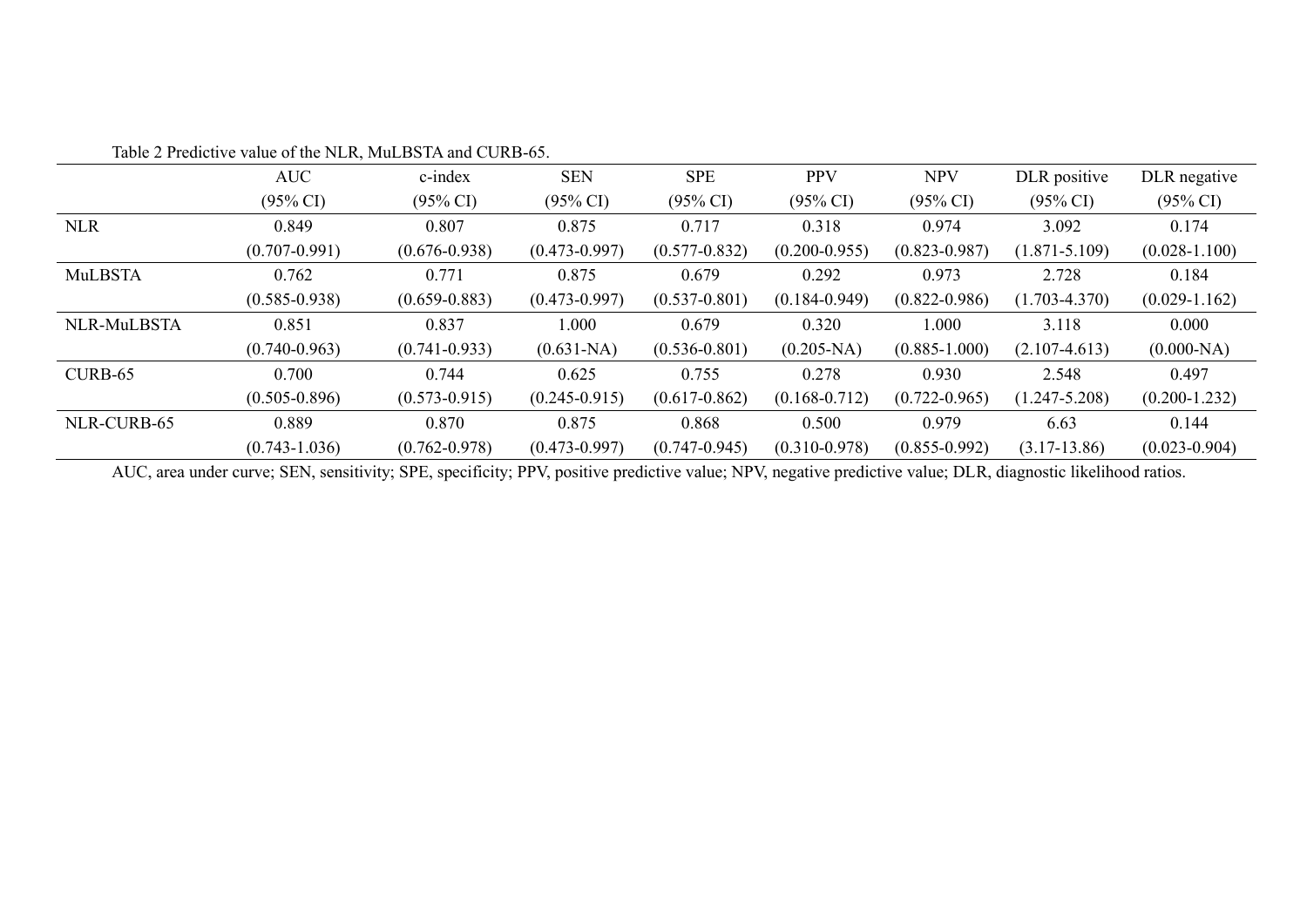All rights reserved. No reuse allowed without permission.

#### **Performance of the NLR in stratifying risk of patients**

The median follow-up time was 10 days, minimum 2 days, and maximum 26 days. Patients were divided into two strata according to the cutoff value of NLR (low risk: < 3.13; high risk:  $\geq$  3.13) and age (age < 50 years; age  $\geq$  50 years). Kaplan–Meier analysis showed significant statistical differences in the two groups ( $p = 0.0005$  and  $p = 0.00028$ ) (Figure 3A and 3B). Furthermore, patients with 2019-nCoV pneumonia were stratified for severe illness incidence with respect to age with NLR (strata 1: age < 50 years and NLR < 3.13; strata 2: age < 50 years and NLR  $\geq$  3.13; strata 3: age  $\geq$  50 years and NLR  $\leq$  3.13; strata 4: age  $\geq$  50 years and NLR  $\geq$  3.13). There was no severe illness case in the strata 1 and strata 2, 1 (9.1%) case in the strata 3 and 7 (50%) cases in the strata 4. As shown in Figure 3C, the severe illness incidence was significantly different between strata 3 and 4 ( $p = 0.0195$ ), but the difference between the strata 2 and 3 was not significant ( $p = 0.4142$ ).



**Figure 3.** Kaplan–Meier curves of risk group stratification for no severe illness in 2019 nCoV cohorts. (A) The range of NLR for each risk group were as follows: low risk:  $\leq$ 3.13, and high risk:  $\geq$  3.13. (B) Risk group stratification with age and (C) NLR with age. (D) 2019-nCoV pneumonia management process.

### **Discussion**

Since the outbreak of 2019-nCoV pneumonia in December 2019, there were 2000 to 4000 new confirmed patients every day in China, and the number of severe cases and deaths was also increasing day by day. The research showed that 26% of patients received ICU care, and mortality was 4.3%. <sup>6</sup> The number of patients in Wuhan and other regions is increasing rapidly. The current difficulty is the shortage of medical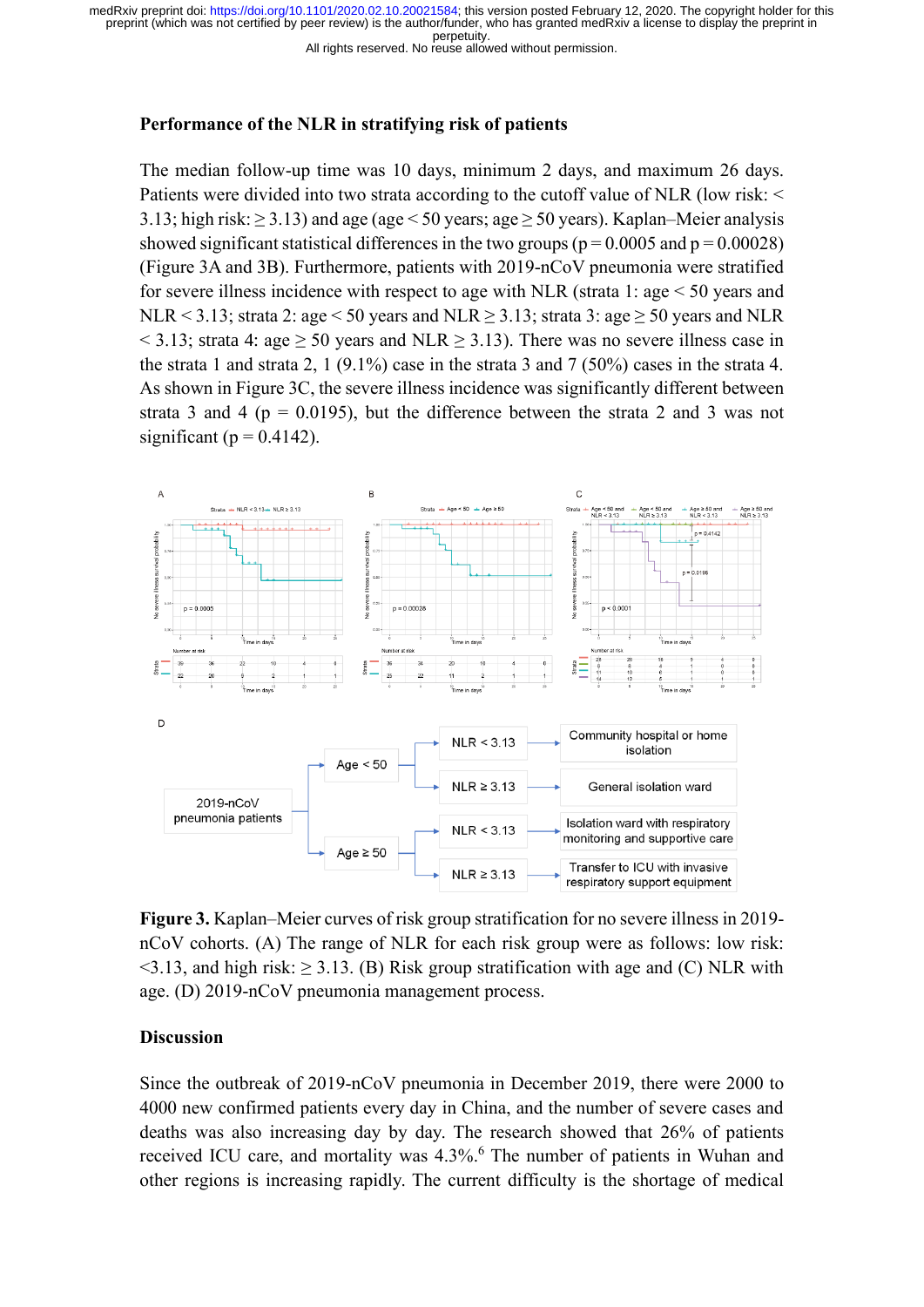All rights reserved. No reuse allowed without permission.

resources, especially critical care resources. If severe cases can be identified as early as possible, risk stratification management will help alleviate insufficient medical resources and might reduce mortality. No risk predictive model of severe illness about 2019-nCoV pneumonia has been published to date.

Most of the 2019-nCoV pneumonia patients in the hospital were from Wuhan. Patients with 2019-nCoV pneumonia on early onset were not very severe. The median time from onset to admission of severe patients and mild patients was similar, but the severe patients deteriorated on 7-14 days of illness course and developed to severe pneumonia and acute respiratory failure. The severe or death patients with 2019-nCoV infection were mostly old age with comorbidities.<sup>7</sup> In the study, severe ill ones are all over 50 years old. The decrease of lymphocyte count was related to the progress of the disease. we proposed that blood lymphocyte related index may be a potential predictor. The NLR was a widely used marker for the assessment of the severity of bacterial infections and the prognosis of patients with pneumonia and tumors. The increase of NLR indicated poor clinical prognosis.<sup>8-14</sup> The results indicated that  $2019$ -nCoV may act on T lymphocytes, and T lymphocyte damage is an important factor that causes patients to deteriorate<sup>13</sup>. In addition, patients with severe illness might have bacterial infection due to low immune function. The latest report followed up the laboratory test results of patients with 2019-nCoV infection, and found that 5 patients had a rising neutrophil count and a falling lymphocyte count before their deaths.<sup>6</sup>

In the study, the data of 61 patients with 2019-nCoV pneumonia were analyzed, the baseline characteristics of patients in the mild and severe groups were described and compared, and the dynamic changes of laboratory indexes and imaging were demonstrated. The independent risk factors affecting incidence of severe illness were screened. The results showed that NLR was the most significant factor affecting the severe illness incidence, and it had significant predictive value. Furthermore, according to the NLR and age stratification, the incidence of severe ill ones with NLR  $\geq$  3.13 and aged  $\geq$  50 years old was 50%, and 9.1% in age  $\geq$  50 and NLR < 3.13 patients.

Previous studies showed that the MuLBSTA score can early warn the mortality of viral pneumonia, which included six indicators, such as age, smoking history, hypertension, bacterial co-infection, lymphopenia, and multilobular infiltration. <sup>15</sup> CURB-65 score was widely used to evaluate 30-day mortality of patients with community-acquired pneumonia.<sup>16-18</sup> In the study, NLR was compared with MuLBSTA and CURB-65 scoring models, the results showed that NLR had higher AUC, c-index, sensitivity and specificity, which indicated that NLR was better than the other two models in early predicting the incidence of severe illness. Furthermore, it was found that the prediction effect of the NLR-MuLBSTA and NLR-CURB-65 models was better than that of the original model. But NLR was an easy-to-use predictor index.

Based on the results, we suggest that patients with 2019-nCoV pneumonia can improve risk stratification and management according to NLR and age model. Patients with age  $\leq$  50 years old and NLR  $\leq$  3.13 who are no risk should be treated in a community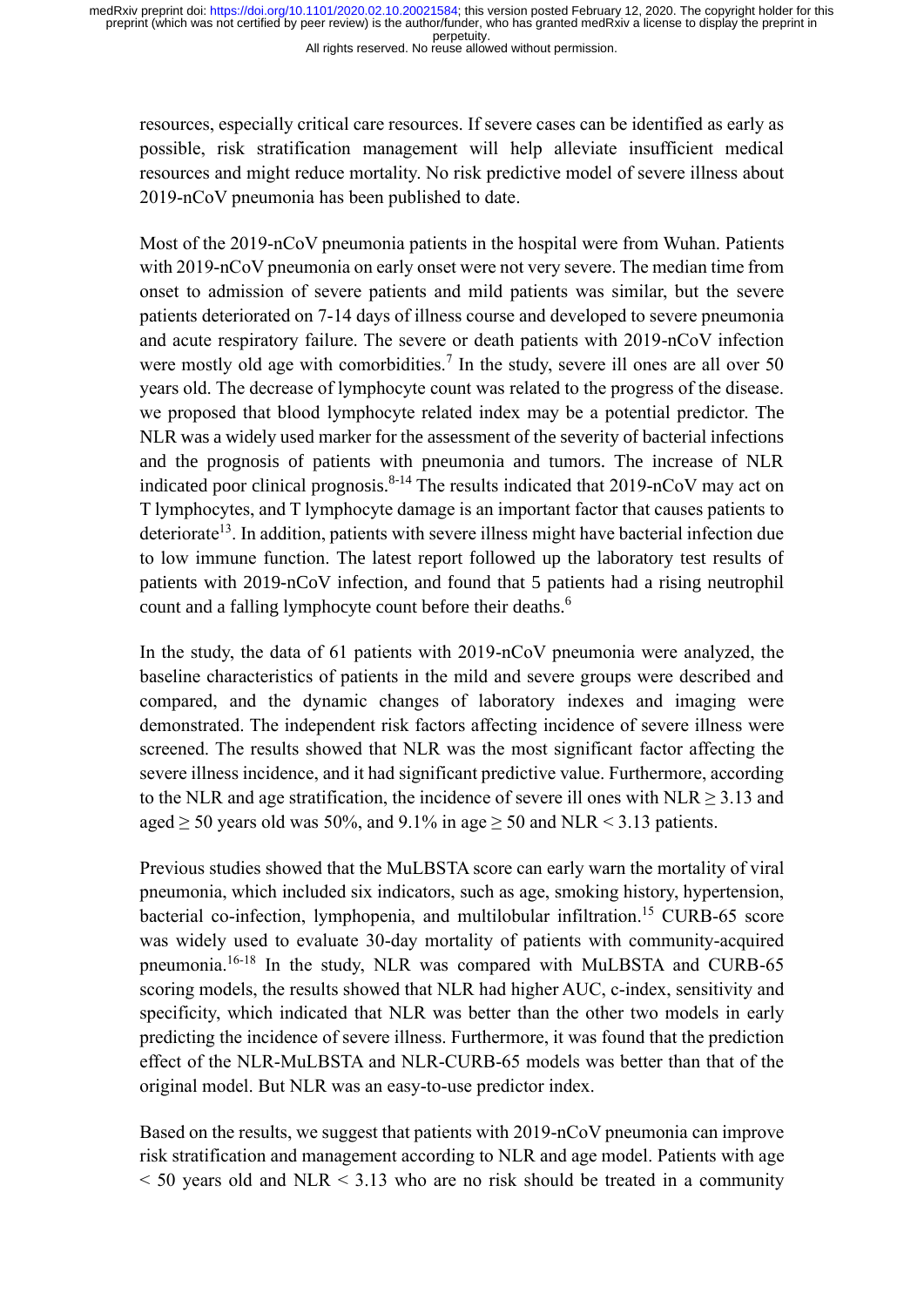All rights reserved. No reuse allowed without permission.

hospital or home isolation. Patients with age  $< 50$  years old and NLR  $\geq 3.13$  who are low risk need to be general isolation ward. Patients with age  $> 50$  and NLR  $< 3.13$ patients who are moderate risk, should be admitted to isolation ward with respiratory monitoring and supportive care. Patients with age  $\geq 50$  and NLR  $\geq 3.13$  who are high risk should actively transfer to ICU with invasive respiratory support equipment (Figure 3D). If there are large-scale cases, the risk stratification and management will help alleviate the shortage of medical resources and reduce the mortality of critical patients.

There were some limitations in the study. First, the study was a single center with small sample and no external validation cohort. Second, most of patients are still in hospital, whose condition maybe change in follow-up. And the study has not included the final survival outcome. However, we focused on the early identification of critical cases for risk stratification and management. We expect that the risk model can help alleviate the shortage of medical resources and manage the patients with 2019-nCoV pneumonia.

## **Conclusion**

The NLR was the most useful prognostic factor affecting the prognosis for severe illness patients with 2019-nCoV pneumonia. Early application of NLR with age was beneficial to patients' classification management and relief of medical resource shortage.

## **Conflict of Interest**

The author(s) declare(s) that there is no conflict of interest regarding the publication of this paper.

### **Acknowledgments**

We are grateful to Yi Ning, Ph.D, M.D. for his constructive comments in improving the language, grammar, and readability of the paper.

## **References**

1. Kuiken T, Fouchier RA, Schutten M, et al. Newly discovered coronavirus as the primary cause of severe acute respiratory syndrome. Lancet (London, England) 2003;362:263-70.

2. Drosten C, Gunther S, Preiser W, et al. Identification of a novel coronavirus in patients with severe acute respiratory syndrome. The New England journal of medicine 2003;348:1967-76.

3. de Groot RJ, Baker SC, Baric RS, et al. Middle East respiratory syndrome coronavirus (MERS-CoV): announcement of the Coronavirus Study Group. Journal of virology 2013;87:7790-2.

4. Zaki AM, van Boheemen S, Bestebroer TM, Osterhaus AD, Fouchier RA. Isolation of a novel coronavirus from a man with pneumonia in Saudi Arabia. The New England journal of medicine 2012;367:1814-20.